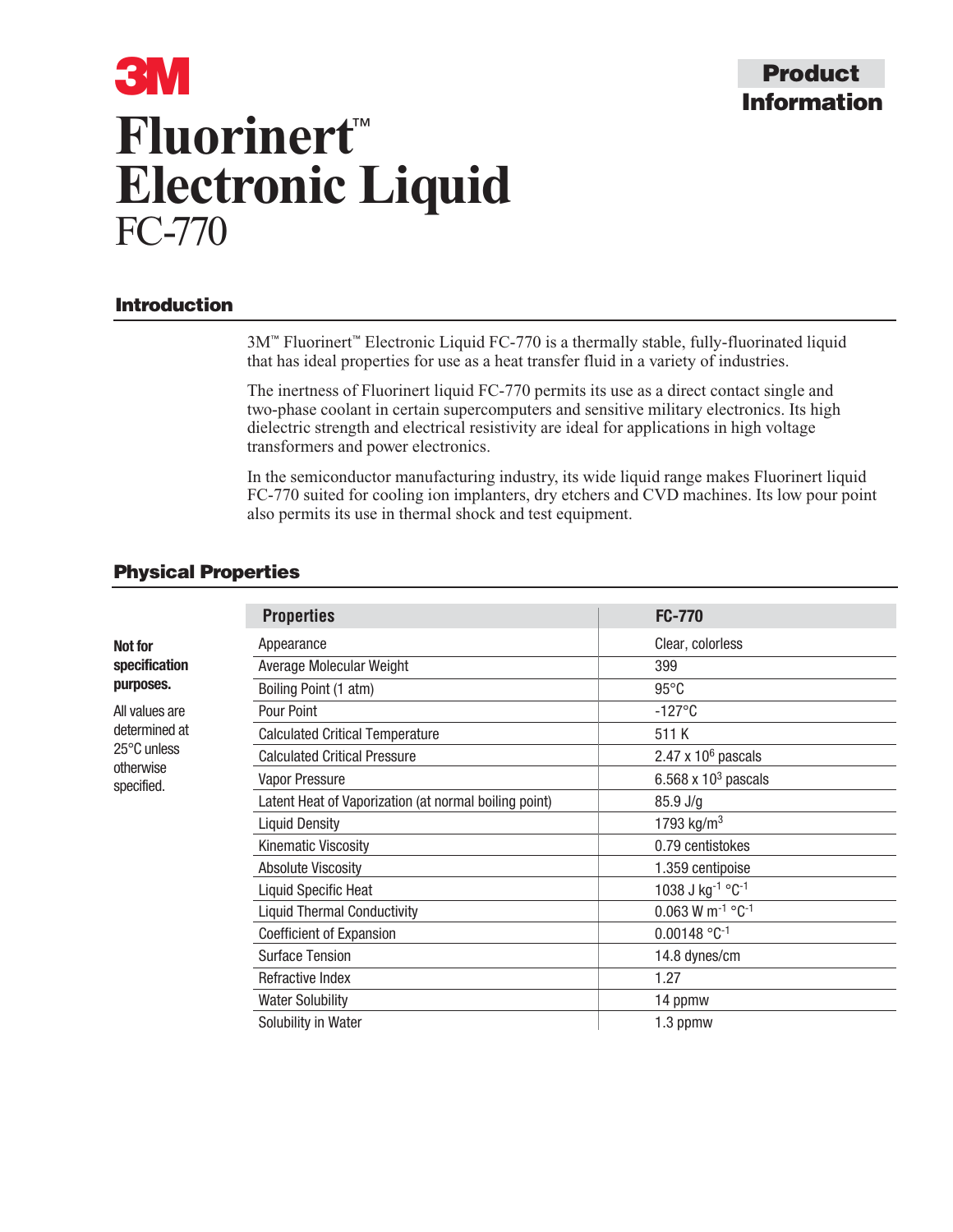#### **3M**™ **Fluorinert**™ **Electronic Liquid FC-770 Electrical Properties**

| <b>Properties</b>                   | <b>FC-770</b>       |
|-------------------------------------|---------------------|
| Dielectric Strength                 | $>40$ kV, 0.1" gap  |
| Dielectric Constant                 | 1.9                 |
| Electrical Resistivity (ASTM D-257) | $>3x10^{14}$ ohm cm |

# **Heat Transfer Properties**

The following formulas can be used to calculate the specific heat, density, viscosity and vapor pressure of 3M™ Fluorinert™ Electronic Liquid FC-770 at various temperatures.

> Specific Heat (J kg-1  $^{\circ}$ C) = 997 + 1.615 (T,  $^{\circ}$ C) Density (kg/m<sup>3</sup>) = 1860 – 2.66 (T, °C) Vapor Pressure (mm Hg) = EXP [16.21 – 3028.88/(T, °C +221)] Kinematic Viscosity cSt = EXP  $[834.8/(T, °C+196) -4.0]$

The following graph can be used to determine the viscosity of Fluorinert liquid FC-770 over the indicated temperature range.

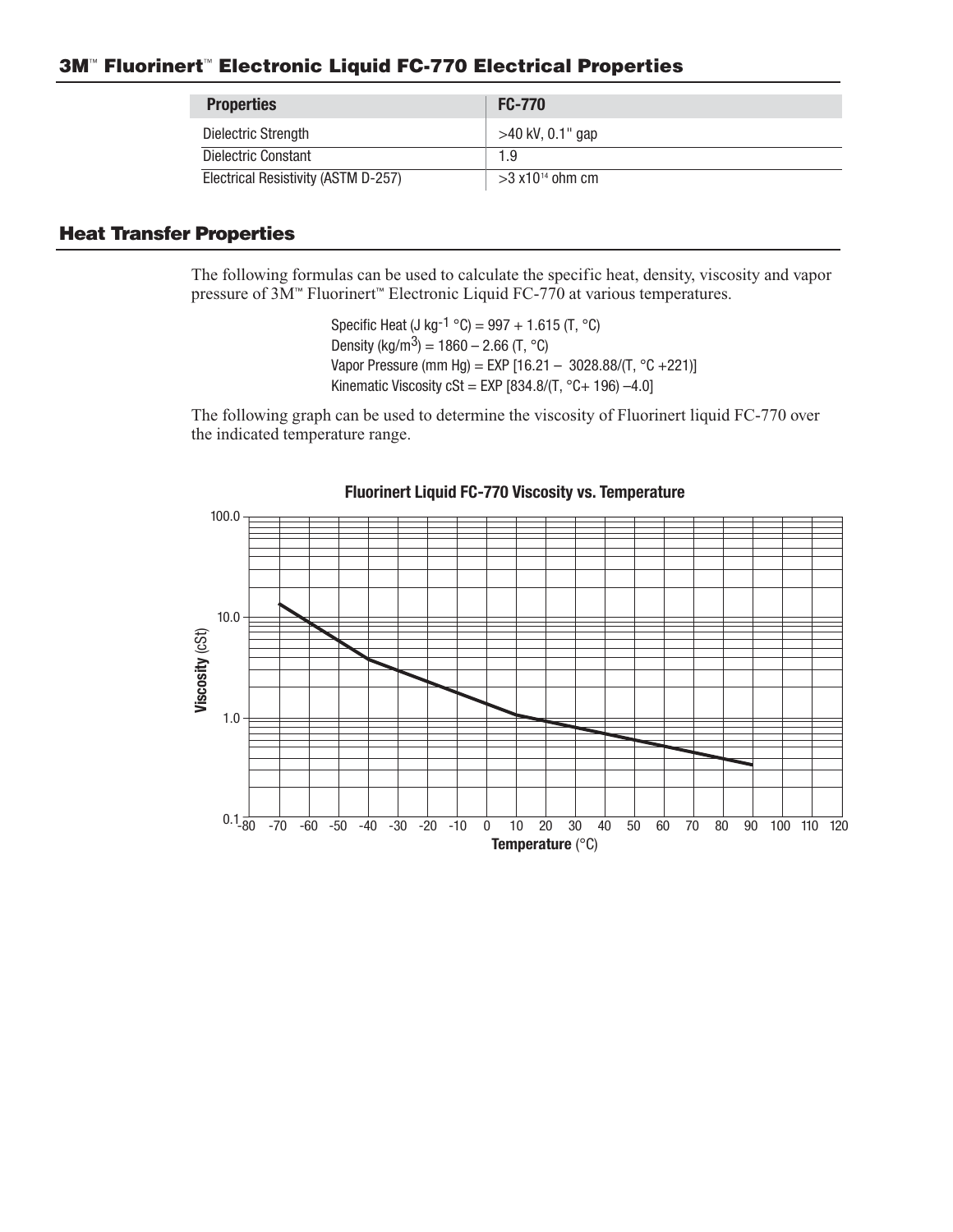3M™ Fluorinert™ Electronic Liquid FC-770 is compatible with most metals, plastics and elastomers.

#### **Toxicity Profile**

Perfluorocarbons (PFCs) have been thoroughly tested in mammalian toxicity studies. In general, theses materials are not irritants, sensitizers or mutagens. PFCs are low in toxicity through normal routes of industrial exposure. A material toxicity summary sheet is available upon request and MSDSs are available upon request or from the 3M website.

#### **Safety and Handling**

Before using this product, please read the current product Material Safety Data Sheet and the precautionary statement on the product package. Follow all applicable precautions and directions. Fluorinert liquid FC-770 is nonflammable, and is highly resistant to thermal breakdown and hydrolysis in storage and during use.

#### **Environmental Properties**

Fluorinert liquid FC-770 has zero ozone depletion potential. The material is not defined by the U.S. EPA, nor is it regulated, as a volatile organic compound (VOC). FC-770 liquid does not contribute to ground-level smog formation.

Fluorinert liquid FC-770, a perfluorocarbon (PFC), has a high global warming potential and a long atmospheric lifetime. As such, its use should be carefully managed to minimize emissions.

3M recommends that users of Fluorinert liquid FC-770 further limit emissions by employing good conservation practices, and by implementing recovery, recycling and/or proper disposal procedures. 3M offers a program for used fluid return.

#### **Environmental Policy**

3M will recognize and exercise its responsibility to:

- prevent pollution at the source wherever and whenever possible
- develop products that will have a minimal effect on the environment
- conserve natural resources through the use of reclamation and other appropriate methods
- assure that its facilities and products meet and sustain the regulations of all Federal, State and local environmental agencies
- assist, wherever possible, governmental agencies and other official organizations engaged in environmental activities